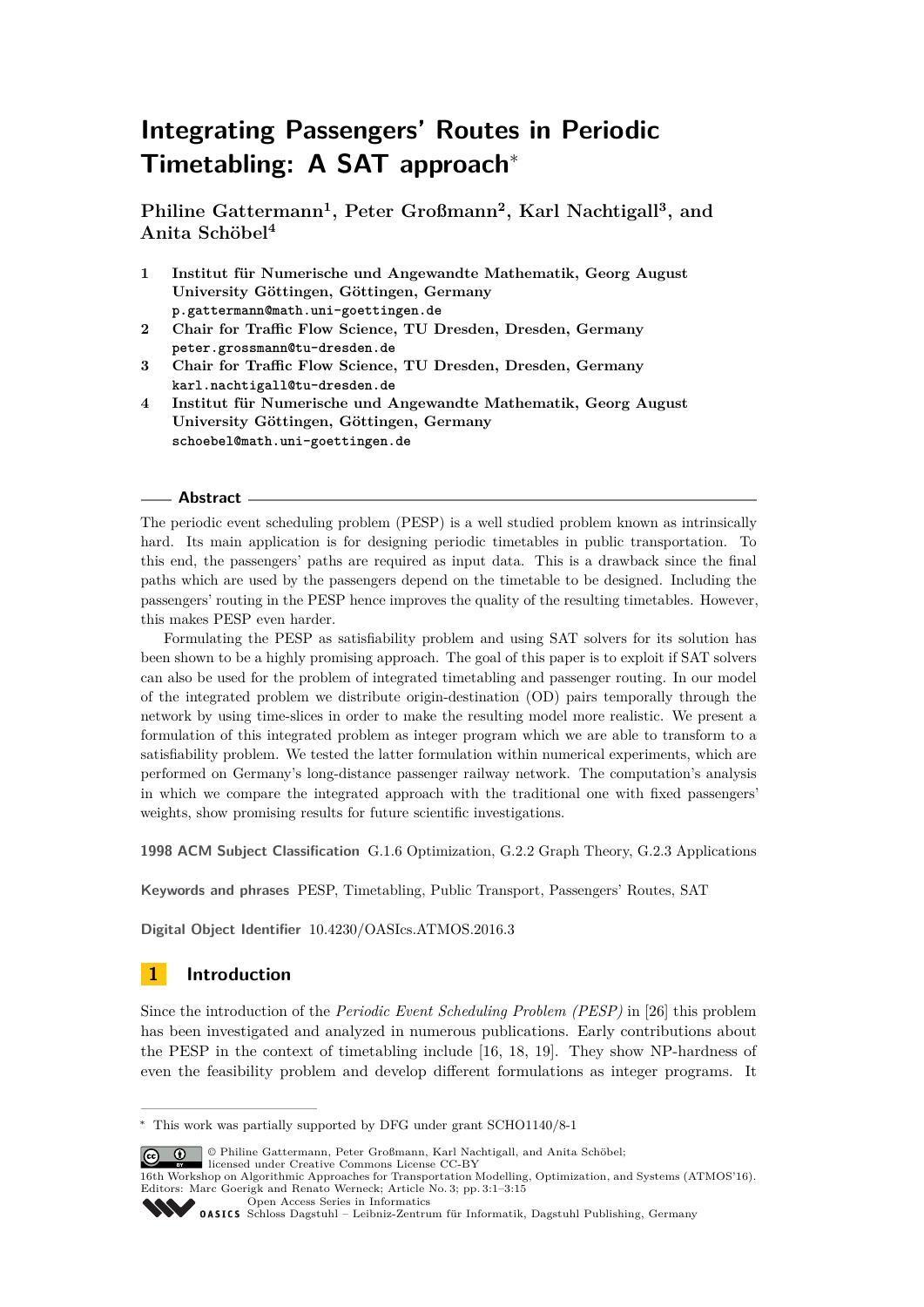### **3:2 Integrating Passengers' Routes in Periodic Timetabling: A SAT approach**

turns out that formulations using cycle-bases are the most efficient ones leading to several further publications, e.g., [\[21,](#page-12-1) [20,](#page-12-2) [10,](#page-11-3) [22,](#page-12-3) [14,](#page-11-4) [11\]](#page-11-5). Success stories for timetabling in practice based on PESP models are presented in [\[7,](#page-11-6) [12\]](#page-11-7) where the Dutch railway timetable and the timetable of Berlin Underground have been computed. Besides using integer programming, the modulo simplex  $[17, 2]$  $[17, 2]$  $[17, 2]$  is a heuristic approach for tackling PESP. Recently,  $[8, 4]$  $[8, 4]$  $[8, 4]$  showed that SAT solvers can be used successfully for solving PESP instances in the context of railway timetabling.

When using PESP models for timetabling, it is always assumed that the precise passengers' paths are known beforehand, i.e., which lines a passenger takes and at which stations he or she wants to transfer. As noted in [\[24,](#page-12-4) [23\]](#page-12-5) this is not realistic since the passengers' behavior crucially depends on the timetable which still has to be determined. Recently, [\[1\]](#page-11-12) showed that the error which can be made by this assumption can be arbitrarily large theoretically and present a case study which shows that allowing a re-routing of passengers can improve the transfer waiting time of periodic timetables by more than 20%.

**Our contribution.** In this paper we study an integrated problem of finding a timetable and passengers' routes in which we distribute the passengers temporally using *time-slices*. We propose a formulation as satisfiability problem and study its computational behavior.

# **2 Definition of the integrated problem**

When integrating timetabling and passenger routing we want to find a solution which optimizes the travel quality of the passengers. The travel quality of the passengers is usually measured as the sum of all traveling times over all passengers. For technical reasons we use a slightly different measure here, namely the speedup compared to a maximal travel time that a passenger is going to accept. In order to determine a passenger's travel time, they are routed through the network on shortest paths (according to the actual timetable) as part of the optimization. To account for a more realistic distribution of passengers, an OD-pair is distributed to different *time slices*. The time slice a passengers is allotted to specifies in which part of the planning period his or her journey is supposed to start. Changing to a different time slice is allowed but penalized in order to account for much shorter travel times when starting earlier or later than planned. Every passenger whose travel time exceeds the maximal one for the OD-pair is supposed to use another mode of transportation and is not counted towards the objective function.

Our model only uses data which can be supplied when only the public transportation network (*V, E*), with its set of stations *V* and direct connections *E* between them, the line plan  $\mathcal L$  and the planning period  $T$  are known. We especially need maximal and minimal driving times  $L_e^{\text{drive}}$ ,  $U_e^{\text{drive}}$  for all edges, minimal and maximal waiting times  $L_v^{\text{wait}}$ ,  $U_v^{\text{wait}}$ in each stop as well as minimal and maximal transfer times  $L_v^{\text{trans}}$ ,  $U_v^{\text{trans}}$  in each station to define feasibility of a timetable. As mentioned above, we need origin-destination data  $C_{u,v}^t$  for each time-slice  $t \in \{1, \ldots, T_{u,v}\}$ , where  $T_{u,v}$  is the number of time slices for OD-pair  $(u, v)$ , and a penalty  $P_{u,v}^{t,t'}$  for changing the start of a journey from time slot *t* to *t'* as well as a maximal traveling time *Du,v* for each passenger. The *Timetabling Problem with Passenger Routing* hence is:

► **Definition 1.** For the input data mentioned above, find a timetable such that the speedup of the passengers routed along their shortest paths according to travel time and time slice changing penalty, is maximized.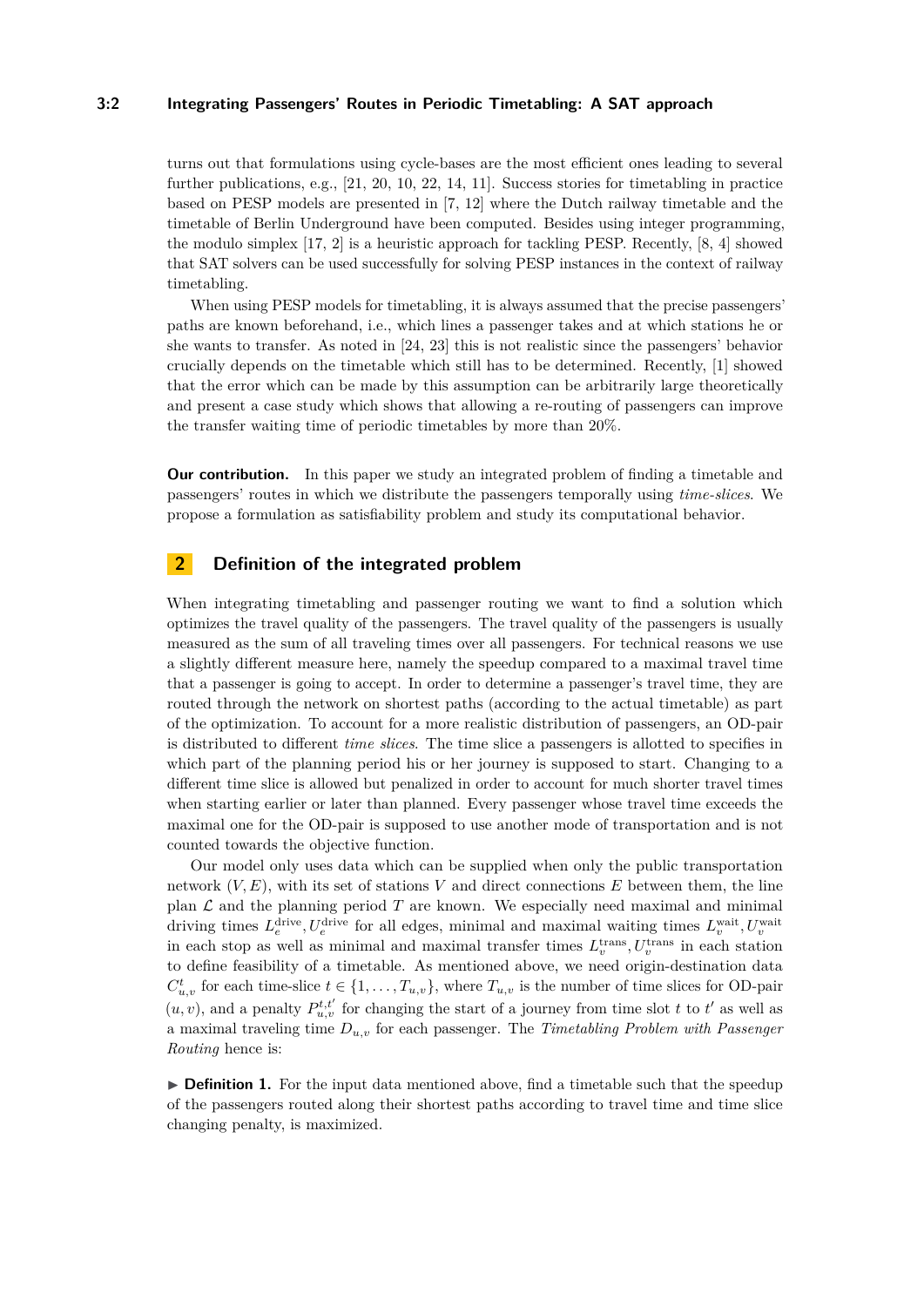In the following we model this problem more formally as integer program and as satisfiability problem. To this end, we first have to introduce the extended event-activity network (*extended EAN*) as common basis for both formulations.

# **2.1 Extended EAN**

The basis of both the integer programming (IP) and the satisfiability (SAT) formulation for the integrated problem is an event-activity network, similar to the one used in a standard PESP-formulation (see, e.g., [\[16,](#page-11-0) [11\]](#page-11-5)). First we define the basic EAN  $\mathcal{N}^0 = (\mathcal{E}^0, \mathcal{A}^0)$ :

$$
\mathcal{E}^0 = \mathcal{E}_{\text{arr}}^0 \cup \mathcal{E}_{\text{dep}}^0
$$
  
as the set of all arrival and departures of all lines at all stations,  

$$
\mathcal{E}_{\text{arr}}^0 = \{(v, l, \text{arr}) : v \in V, v \in l, l \in \mathcal{L}\}
$$

$$
\mathcal{E}_{\text{dep}}^0 = \{(v, l, \text{dep}) : v \in V, v \in l, l \in \mathcal{L}\}
$$

$$
\mathcal{A}^0 = \mathcal{A}_{\text{drive}}^0 \cup \mathcal{A}_{\text{wait}}^0 \cup \mathcal{A}_{\text{trans}}^0
$$
  
links the events in  $\mathcal{E}^0$  by driving, waiting and transfer activities,  

$$
\mathcal{A}_{\text{drive}}^0 = \{((v_1, l, \text{dep}), (v_2, l, \text{arr})) : \{v_1, v_2\} \in l, l \in \mathcal{L}\}
$$

$$
\mathcal{A}_{\text{wait}}^0 = \{((v, l, \text{arr}), (v, l, \text{dep})) : v \in l, l \in \mathcal{L}\}
$$

$$
\mathcal{A}_{\text{trans}}^0 = \{((v, l_1, \text{arr}), (v, l_2, \text{dep})) : v \in l_1, v \in l_2, l_1, l_2 \in \mathcal{L}\}.
$$

Moreover, headway activities (which are not relevant for the passengers' paths) are used to model security distances between trains. The upper and lower bounds on the duration of the activities are set according to the underlying edges *E* of the public transportation network.

$$
L_a = \begin{cases} L^{\text{drive}}_{\{v_1, v_2\}}, & \text{if } a = ((v_1, l, \text{dep}), (v_2, l, \text{arr})) \\ L^{\text{wait}}_{v}, & \text{if } a = ((v, l, \text{arr}), (v, l, \text{dep})) \\ L^{\text{trans}}_{v}, & \text{if } a = ((v, l_1, \text{arr}), (v, l_2, \text{dep})) \end{cases}
$$

$$
U_a = \begin{cases} U^{\text{drive}}_{\{v_1, v_2\}}, & \text{if } a = ((v_1, l, \text{dep}), (v_2, l, \text{arr})) \\ U^{\text{wait}}_{v}, & \text{if } a = ((v, l, \text{arr}), (v, l, \text{dep})) \\ U^{\text{trans}}_{v}, & \text{if } a = ((v, l_1, \text{arr}), (v, l_2, \text{dep})) \end{cases}
$$

Additionally, we need nodes and arcs representing the OD-pairs. These nodes need not be scheduled in the timetable. Thus we get  $\overline{\mathcal{N}} = (\overline{\mathcal{E}}, \overline{\mathcal{A}})$  with

$$
\bar{\mathcal{E}} = \mathcal{E}^0 \cup \mathcal{E}_{OD}^0
$$
  
\n
$$
\mathcal{E}_{OD}^0 = \{(u, v, t, t', \text{source}), (u, v, t, \text{target}) : u, v \in V, t, t' \in \{1, ..., T_{u,v}\}\}
$$
  
\nsource and target nodes for passenger paths  
\n
$$
\bar{\mathcal{A}} = \mathcal{A}^0 \cup \mathcal{A}_{\text{time}}^0 \cup \mathcal{A}_{\text{to}}^0
$$
  
\n
$$
\mathcal{A}_{\text{time}}^0 = \{((u, v, t, t, \text{source}), (u, v, t, t', \text{source})) : u, v, \in V, t \neq t' \in \{1, ..., T_{u,v}\}\}
$$
  
\narcs for changing the time slice  
\n
$$
\mathcal{A}_{\text{to}}^0 = \{((u, v, t, t', \text{source}), (u, l, \text{dep})) : u \in l, u, v, \in V, t, t' \in \{1, ..., T_{u,v}\}\}
$$
  
\nacrs to get from a source node into the network  
\n
$$
\mathcal{A}_{\text{from}}^0 = \{((v, l, \text{arr}), (u, v, t, \text{target})) : v \in l, u, v, \in V, t \in \{1, ..., T_{u,v}\}\}
$$
  
\narcs to get from the network to a source node.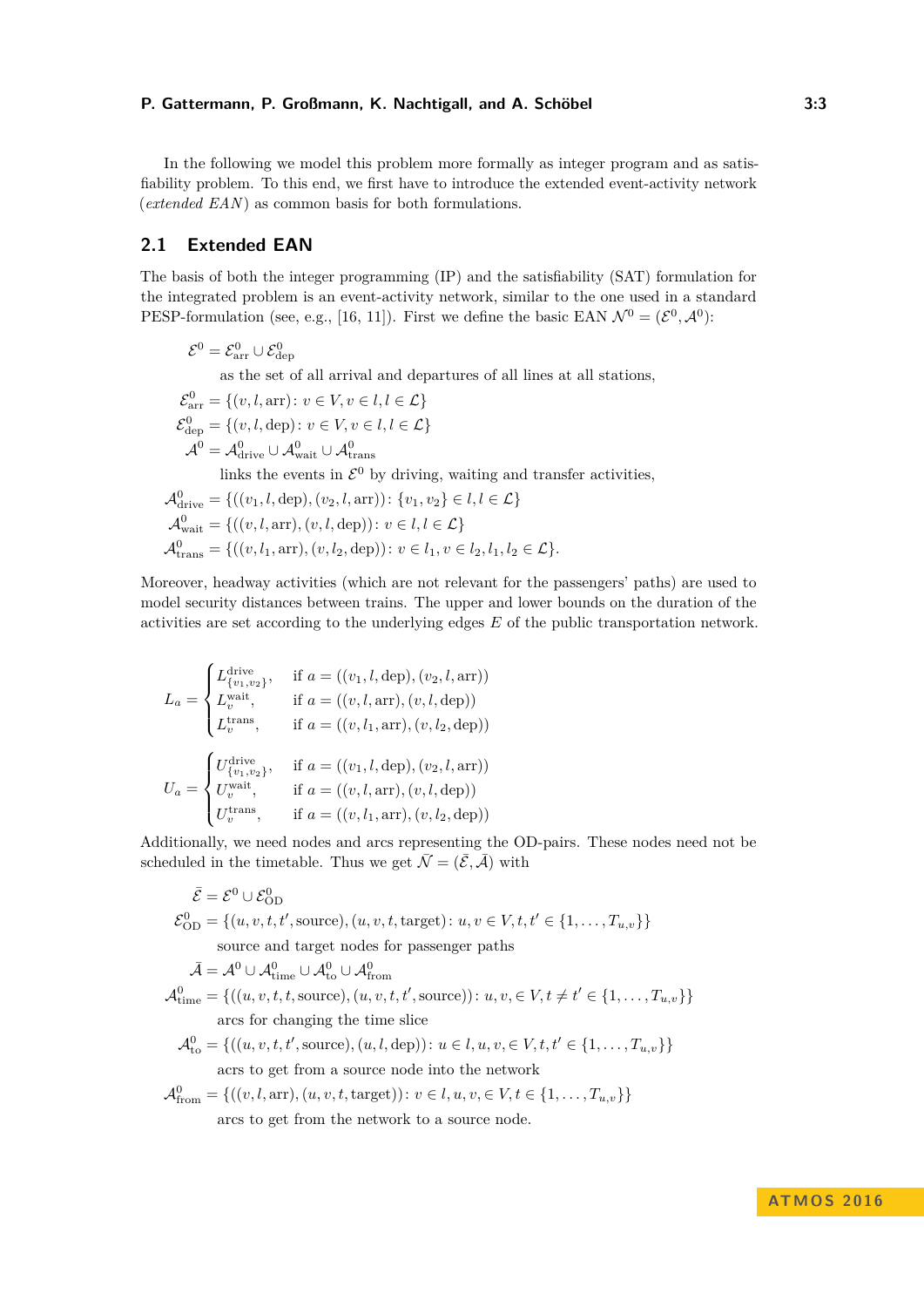### **3:4 Integrating Passengers' Routes in Periodic Timetabling: A SAT approach**

Here, a node  $(u, v, t, t', \text{source}) \in \mathcal{E}_{OD}^0$  corresponds to the OD-pair traveling from *u* to *v* which was appointed to start in time slice  $t$  and actually starts in  $t'$ .

# **3 An IP formulation for the integrated problem**

For the IP-formulation for the integrated problem, we combine a PESP-formulation for timetabling with an IP-formulation for passenger flow for each OD-pair and each time slice.

Integer variables  $\pi_i$  are used to model the time appointed to event *i* with corresponding modulo parameters  $z_a$ . For the passengers we are using binary variables  $x_{u,v}^t$  to determine if there is there a path from *u* to *v* starting in time slice *t* which is used and variables  $z_a^{u,v,t}$  to decide if arc *a* is used by the passengers going from *u* to *v* starting in time slice *t*.

$$
\max \sum_{u,v,\in V} \sum_{t=1}^{T_{u,v}} C_{u,v}^t (D_{u,v} \cdot x_{u,v}^t - \sum_{a=(i,j)\in \mathcal{A}^0} z_a^{u,v,t} \cdot (\pi_j - \pi_i + z_a \cdot T) - \sum_{a=((u,v,t,t',\text{source}),\bullet) \in \mathcal{A}_{\text{time}}^0} P_{u,v}^{t,t'} \cdot z_a^{u,v,t})
$$
\n(1)

$$
\pi_j - \pi_i + z_a \cdot T \ge L_a \qquad \forall a = (i, j) \in \mathcal{A}^0
$$
  
\n
$$
\pi_j - \pi_i + z_a \cdot T \le U_a \qquad \forall a = (i, j) \in \mathcal{A}^0
$$
  
\n(2)

<span id="page-3-0"></span>
$$
x_{u,v}^t \ge z_a^{u,v,t} \qquad \qquad \forall u, v \in V, t \in \{1, \dots, T_{u,v}\},
$$
  
\n
$$
a \in \bar{\mathcal{A}}, l \in \mathcal{L}:
$$
\n
$$
(4)
$$

$$
A^{u,v,t} \cdot (z_a^{u,v,t})_{a \in \bar{\mathcal{A}}} = b^{u,v,t} \qquad \qquad \forall u, v \in V, t \in \{1, \dots, T_{u,v}\}\n\qquad (5)
$$
\n
$$
\pi_i \ge z_a^{u,v,t} \cdot L_{u,v}^{t'} \qquad \qquad \forall u, v \in V, t, t' \in \{1, \dots, T_{u,v}\},\n\qquad (6)
$$

<span id="page-3-6"></span><span id="page-3-5"></span><span id="page-3-4"></span><span id="page-3-3"></span><span id="page-3-2"></span><span id="page-3-1"></span>
$$
\geq z_a^{u,v,t} \cdot L_{u,v}^{t'} \qquad \forall u, v \in V, t, t' \in \{1, ..., T_{u,v}\},
$$
  
\n
$$
a = ((u, v, t, t', \text{source}), i) \in \mathcal{A}_{to}^0
$$
 (6)

$$
\pi_i \le U_{u,v}^{t'} + M \cdot (1 - z_a^{u,v,t}) \quad \forall u, v \in V, t, t' \in \{1, ..., T_{u,v}\},
$$
\n
$$
a = ((u, v, t, t', \text{source}), i) \in \mathcal{A}_{\text{to}}^0
$$
\n
$$
\pi_i \in \{0, T - 1\} \quad \forall i \in \mathcal{E}^0
$$
\n
$$
z_a \in \mathbb{Z} \quad \forall a \in \mathcal{A}^0
$$
\n
$$
z_{u,v}^{u,v,t} \in \{0, 1\} \quad \forall u, v, \in v, t \in \{1, ..., T_{u,v}\}, a \in \bar{\mathcal{A}}
$$
\n
$$
x_{u,v}^t \in \{0, 1\} \quad \forall u, v, \in v, t \in \{1, ..., T_{u,v}\}
$$
\n
$$
(7)
$$

As the model is non-linear, the objective function [\(1\)](#page-3-0) has to be linearized by substituting

$$
z_a^{u,v,t} \cdot (\pi_j - \pi_i + z_a \cdot T) = d_a^{u,v,t}
$$

with

$$
d_a^{u,v,t} \ge 0
$$
  
\n
$$
d_a^{u,v,t} \ge \pi_j - \pi_i + z_a \cdot T - (1 - z_a^{u,v,t}) \cdot M'
$$

where *M'* is sufficiently large, e.g.  $M' \ge \max_{a \in \mathcal{A}^0} U_a$ .

Constraints [\(2\)](#page-3-1) and [\(3\)](#page-3-2) are the standard timetabling constraints while constraint [\(4\)](#page-3-3) makes sure that an activity can only be used by a passenger, if a path for this passengers is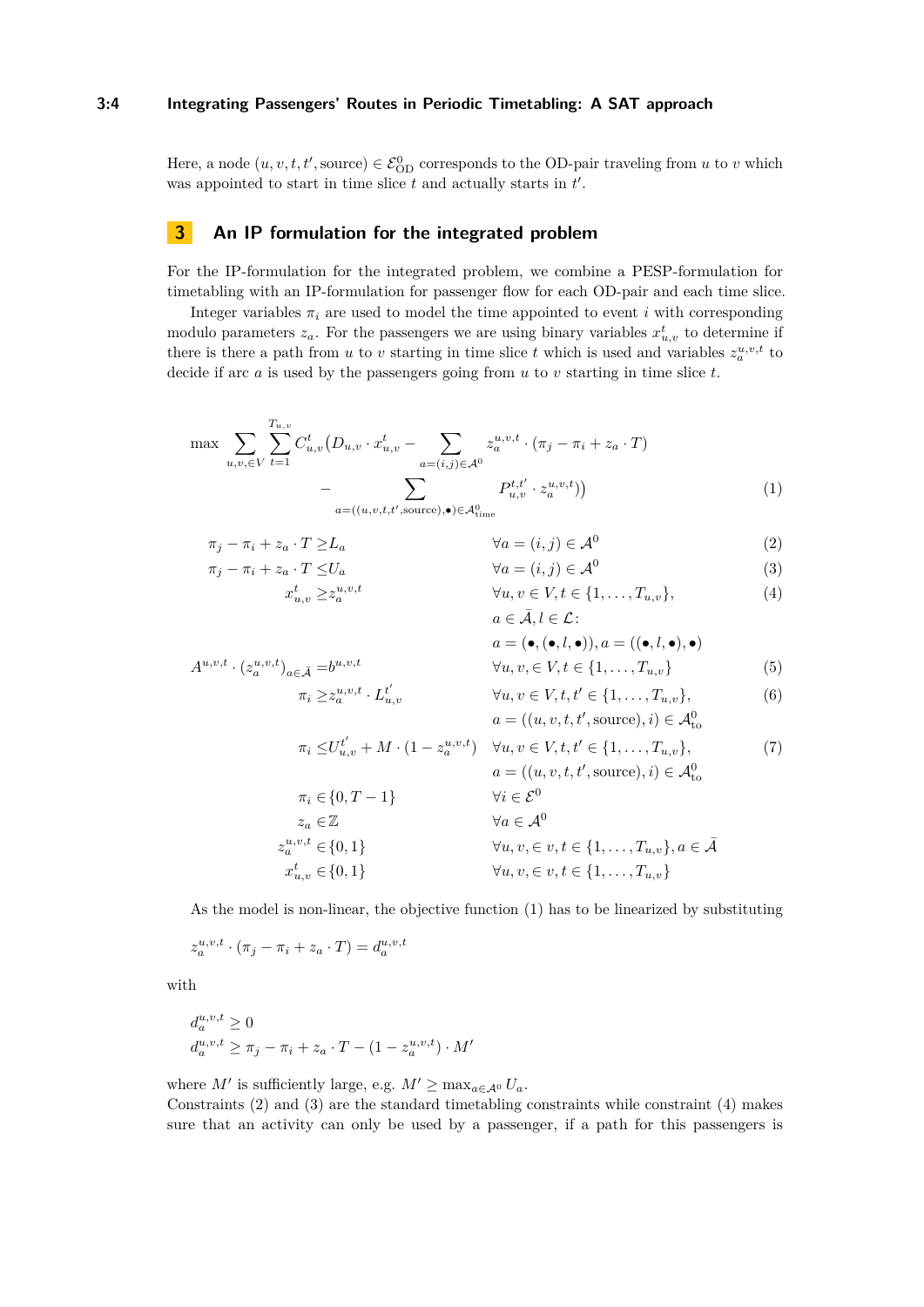chosen at all. The routing of passengers is modeled by constraint  $(5)$ . Here,  $A^{u,v,t}$  is a node-arc-incidence-matrix and  $b^{u,v,t}$  the corresponding demand vector:

$$
A^{u,v,t} \in \{0, 1, -1\}^{|\bar{\mathcal{E}}| \times |\bar{\mathcal{A}}|}
$$
  
\n
$$
\begin{cases}\n1, & \text{if } a = (i, j) \in \mathcal{A}_{\text{time}}^{0} \cup \mathcal{A}_{\text{to}}^{0}, i = (u, v, t, t', \text{source}) \\
-1, & \text{if } a = (j, i) \in \mathcal{A}_{\text{time}}^{0} \cup \mathcal{A}_{\text{to}}^{0}, j = (u, v, t, t', \text{source}) \\
1, & \text{if } a = (i, j) \in \mathcal{A}_{\text{from}}^{0}, j = (u, v, t, \text{target}) \\
-1, & \text{if } a = (j, i) \in \mathcal{A}_{\text{from}}^{0}, i = (u, v, t, \text{target}) \\
1, & \text{if } a = (i, j) \in \mathcal{A}^{0} \\
-1, & \text{if } a = (j, i) \in \mathcal{A}^{0} \\
0, & \text{otherwise}\n\end{cases}
$$
  
\n
$$
b^{u,v,t} \in \{0, 1\}^{|\bar{\mathcal{E}}|}
$$
  
\n
$$
b^{u,v,t} = \begin{cases}\nx_{u,v}^t, & \text{if } i = (u, v, t, t, \text{source}) \\
-x_{u,v}^t, & \text{if } i = (u, v, t, \text{target}) \\
0, & \text{otherwise}\n\end{cases}
$$

Constraints  $(6)$  and  $(7)$  make sure that the first event of a path starting in time slice  $t'$  lies in the correct time slice. Here  $L_{u,v}^{t'} = (t'-1) \cdot \frac{T}{T_{u,v}}$  and  $U_{u,v}^{t'} = t' \cdot \frac{T}{T_{u,v}} - 1$ . M has to be sufficiently large, e.g.  $M = T$  is large enough.

In case that all  $x_{u,v}^t$  variables are set to one, the objective function minimizes the traveling time  $\sum_{a=(i,j)\in\mathcal{A}^0} z_a^{u,v,t} \cdot (\pi_j - \pi_i + z_a \cdot T)$  and the penalty for changing a time slice  $\sum_{a=(u,v,t,t',\text{source}),\bullet)\in\mathcal{A}_{\text{time}}^0} P_{u,v}^{t,t'}\cdot z_a^{u,v,t}$ . For technical reasons we, however, need an upper bound  $D_{u,v}$  on the length of a passengers' path, and hence allow that a passenger is not routed at all if his or her shortest path exceeds this length. Since the contribution of such an non-routed passengers to the objective function is only zero, the model tries to avoid non-routed passengers such that this happens only in exceptional cases.

# <span id="page-4-0"></span>**4 A SAT formulation for the integrated problem**

Now we model the same problem as a *partial weighted MaxSAT* problem. Therefore, we have to formulate all constraints in conjunctive normal form and convert the objective into a set of clauses with positive weight.

To emphasize the similarities of the problems, the variables we are using will be mostly the same. We can directly use the binary variables  $x_{u,v}^t$  for the usage of paths and  $z_a^{u,v,t}$ for the usage of arcs. Due to the definition of the satisfiability problem we cannot use the integer variables  $\pi_i$  but have to substitute them for binary variables  $\pi_i^k$  which determine if  $\pi_i \leq k$  holds.

# **4.1 Modeling feasibility**

At first we show how to model the feasibility of the Timetabling Problem with Passenger Routing as a SAT problem by extending the timetabling SAT model proposed in [\[5\]](#page-11-13). We will discuss all sets of constraints in detail in the following paragraphs.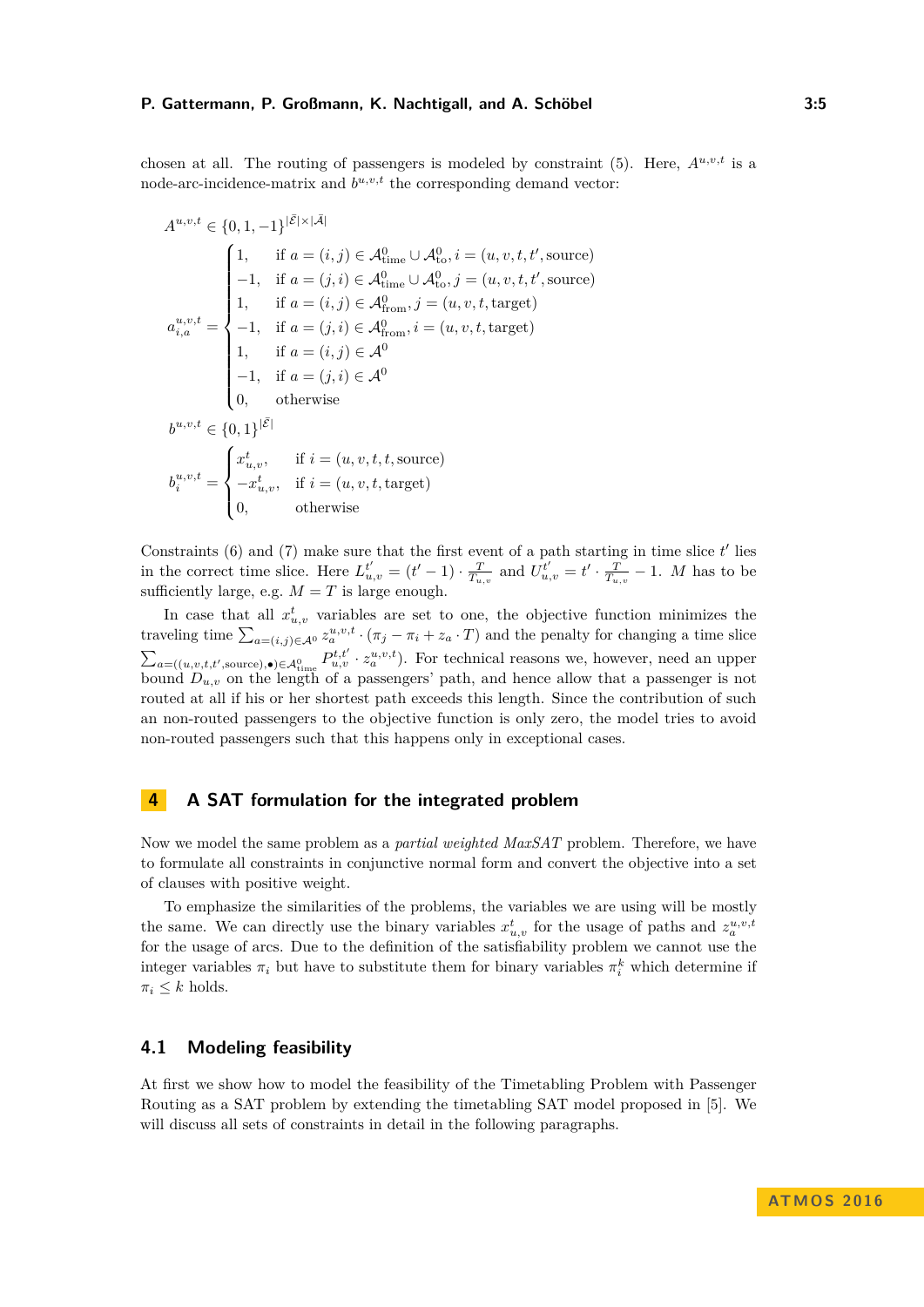### **3:6 Integrating Passengers' Routes in Periodic Timetabling: A SAT approach**

# **4.1.1 Timetabling**

As shown in [\[5\]](#page-11-13), the timetabling constraints can be modeled as conjunction of two sets of clauses. One set, which we call  $\Omega_{\mathcal{N}^0}$ , is used for modeling the variable encoding and another set, called  $\Psi_{\mathcal{N}^0}$ , for modeling the constraints.

# **4.1.2 Modeling passenger routes**

For the passenger routes we simply model whether a path from *u* to *v* is used for time slice *t* by the variables  $x_{u,v}^t$ . If this is the case, we also have to model the corresponding passenger path.

Therefore, we first have to make sure that for each OD-pair *u, v* and each time slice *t* a path starts, if one is chosen at all. This can be realized either by moving to a different time slice or by starting at a specified event in the allotted time slice.

$$
\begin{aligned}\nx_{u,v}^t &\Rightarrow \bigvee_{a = ((u,v,t,t,\text{source}),\bullet) \in \mathcal{A}_{\text{time}}^0 \cup \mathcal{A}_{\text{to}}^0} z_a^{u,v,t} \\
&\iff \neg x_{u,v}^t \lor \bigvee_{a = ((u,v,t,t,\text{source}),\bullet) \in \mathcal{A}_{\text{time}}^0 \cup \mathcal{A}_{\text{to}}^0} z_a^{u,v,t} \\
&\xrightarrow{enc\_start(u,v,t)} \\
\text{for all } u,v \in V, t \in \{1, \ldots, T_{u,v}\}\n\end{aligned}
$$

Additionally, we have to make sure that if an arc  $a = ((u, v, t, t', \text{source}), i) \in \mathcal{A}_{to}^0$  is used, the target event  $i \in \mathcal{E}^0$  lies in the correct time slice.

$$
z_a^{u,v,t} \Rightarrow \pi_i \in \{(t'-1) \cdot \frac{T}{T_{u,v}}, \dots, t' \cdot \frac{T}{T_{u,v}} - 1\}
$$
  
\n
$$
\iff \neg z_a^{u,v,t} \lor (\neg \pi_i^{(t'-1)} \cdot \frac{T}{T_{u,v}} - 1 \land \pi_i^{t' \cdot \frac{T}{T_{u,v}} - 1})
$$
  
\n
$$
\iff \underbrace{(\neg z_a^{u,v,t} \lor \neg \pi_i^{(t'-1)} \cdot \frac{T}{T_{u,v}} - 1)}_{enc\_slice\_I(a,u,v,t')} \land \underbrace{(\neg z_a^{u,v,t} \lor \pi_i^{t' \cdot \frac{T}{T_{u,v}} - 1})}_{enc\_slice\_2(a,u,v,t')}
$$

for all  $u, v \in V, t, t' \in \{1, ..., T_{u,v}\}, a = ((u, v, t, t', \text{source}), i) \in \mathcal{A}_{\text{to}}^{0}$ 

Next we have to ensure that if a path is started, this path continues throughout the network. Let  $a = (i, j) \in \mathcal{A}^0 \cup \mathcal{A}^0_{\text{to}} \cup \mathcal{A}^0_{\text{time}}.$ 

$$
z_a^{u,v,t} \Rightarrow \bigvee_{a'=(j,k)\in\mathcal{A}^0\cup\mathcal{A}_{\text{to}}^0\cup\mathcal{A}_{\text{from}}^0} z_{a'}^{u,v,t} \iff \neg z_a^{u,v,t} \vee \bigvee_{a'=(j,k)\in\mathcal{A}^0\cup\mathcal{A}_{\text{to}}^0\cup\mathcal{A}_{\text{from}}^0} z_{a'}^{u,v,t}
$$
  
for all  $u, v \in V, t \in \{1, ..., T_{u,v}\}, a = (i,j) \in \mathcal{A}^0 \cup \mathcal{A}_{\text{to}}^0 \cup \mathcal{A}_{\text{time}}^0$ 

We also have to make sure that the path ends at a node  $(u, v, t, \text{target})$ .

$$
x_{u,v}^t \Rightarrow \bigvee_{a=(k,(u,v,t,\text{target}))\in\mathcal{A}_{\text{from}}^0} z_a^{u,v,t} \iff \neg x_{u,v}^t \lor \bigvee_{a=(k,(u,v,t,\text{target}))\in\mathcal{A}_{\text{from}}^0} z_a^{u,v,t}
$$

for all  $u, v \in V, t \in \{1, \ldots, T_{u,v}\}\$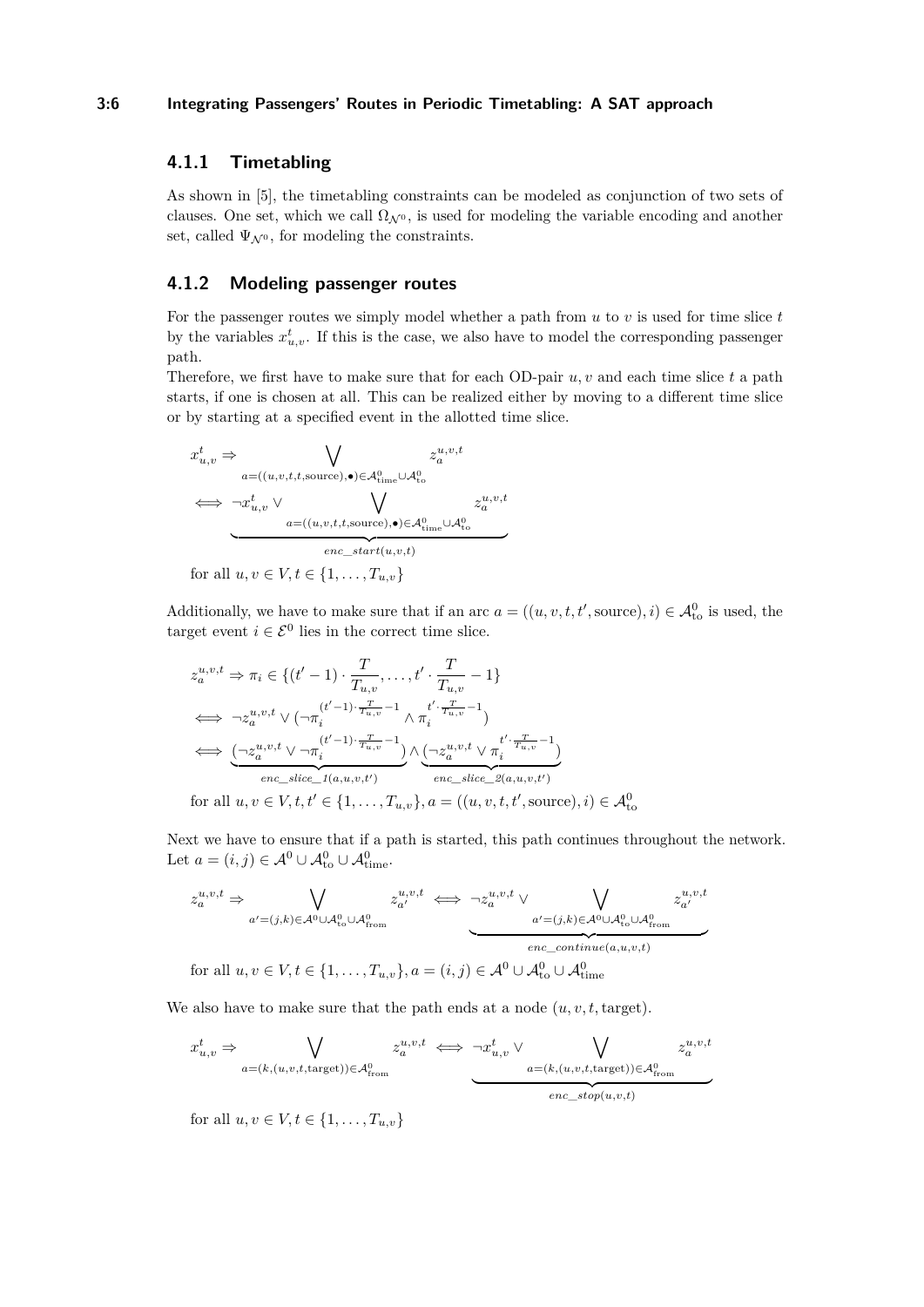In the end we have to ensure that there are no nodes where multiple arcs are used. First we make sure that each node  $i \in \overline{E}$  has only one successor.

$$
\neg (\bigvee_{\substack{a,a'\in\bar{\mathcal{A}}:\\a=(i,j),a'=(i,j')}} z_a^{u,v,t} \land z_{a'}^{u,v,t}) \iff \bigwedge_{\substack{a,a'\in\bar{\mathcal{A}}:\\a=(i,j),a'=(i,j')}} \underbrace{\left(\neg z_a^{u,v,t} \lor \neg z_{a'}^{u,v,t}\right)}_{\text{for all }u,v \in V, t \in \{1,\ldots,T_{u,v}\}, i \in \bar{\mathcal{E}}}
$$

Next we make sure that each node  $j \in \overline{E}$  has only one predecessor.

$$
\neg \left( \bigvee_{\substack{a,a' \in \bar{\mathcal{A}}:\\a=(i,j), a'=(i',j)}} z_a^{u,v,t} \land z_{a'}^{u,v,t} \right) \iff \bigwedge_{\substack{a,a' \in \bar{\mathcal{A}}:\\a=(i,j), a'=(i',j)}} \underbrace{\left(\neg z_a^{u,v,t} \lor \neg z_{a'}^{u,v,t}\right)}_{a=(i,j), a'=(i',j)} \underbrace{\left(\neg z_a^{u,v,t} \lor \neg z_{a'}^{u,v,t}\right)}_{enc\_only\_one\_predecessor(a,a')}
$$

for all  $u, v \in V, t \in \{1, \ldots, T_{u,v}\}, j \in \mathcal{E}$ 

To model the whole passenger behavior we get the following.

$$
\Theta_{\mathcal{N}^{0}} := \bigwedge_{u,v \in V} \bigwedge_{t \in \{1,\ldots,T_{u,v}\}} \left( enc\_start(u,v,t) \right)
$$
\n
$$
\bigwedge_{a \in \mathcal{A}_{\text{to}}^{0}} enc\_slice\_1(a,u,v,t) \land enc\_slice\_2(a,u,v,t)
$$
\n
$$
\bigwedge_{a \in \mathcal{A}^{0} \cup \mathcal{A}_{\text{to}}^{0}} \bigwedge_{c \in \mathcal{A}_{\text{to}}^{0}} enc\_continue(a,u,v,t)
$$
\n
$$
\bigwedge_{i \in \bar{\mathcal{E}}} \bigwedge_{\substack{a,a' \in \bar{\mathcal{A}}:\\a = (i,j), a' = (i,j')}} enc\_only\_one\_predecessor(a,a')
$$
\n
$$
\bigwedge_{j \in \bar{\mathcal{E}}} \bigwedge_{\substack{a,a' \in \bar{\mathcal{A}}:\\a = (i,j), a' = (i',j)}} enc\_only\_one\_predecessor(a,a')
$$

Together, the feasibility can be modeled as

 $\Omega_{\mathcal{N}^0} \wedge \Psi_{\mathcal{N}^0} \wedge \Theta_{\mathcal{N}^0},$ 

i.e., by a conjunction of clauses. Thus, the feasibility of the Timetabling Problem with Passenger Routing can be modeled as a SAT problem.

Note that the number of clauses needed for passenger routing can be reduced in a preprocessing step. This process is described in more detail in the experimental evaluation in Section [5.](#page-7-0)

### **4.1.3 Considering only one time slice**

If only one time slice is considered, the index *t* is not needed for any of the variables. The arc set  $\mathcal{A}_{time}^0$  reduces to the empty set. Additionally the clauses *enc\_slice\_1* and *enc\_slice\_2* are not needed anymore.

# **4.2 Objective function**

It remains to show that the objective function can be written as a set of weighted clauses, such that the Timetabling Problem with Passenger Routing can be formulated as a partial weighted MaxSAT problem. We refer to the following theorem and its proof which can be found in the appendix.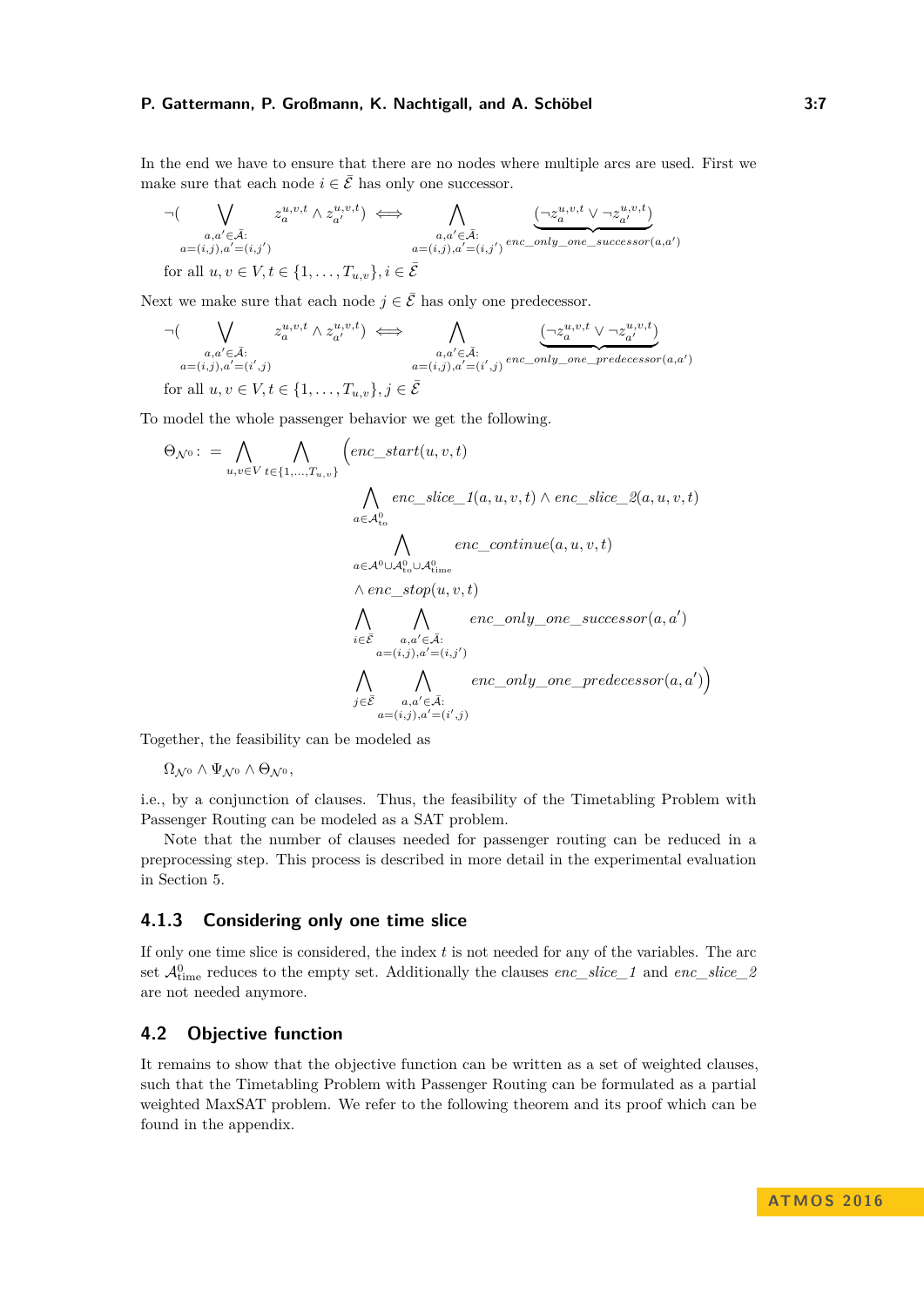<span id="page-7-1"></span>

**Figure 1** Line plan of Germany's inter city network.

► **Theorem 2.** *The Timetabling Problem with Passenger Routing can be formulated as a partial weighted MaxSAT problem.*

# <span id="page-7-0"></span>**5 Experiments**

The MaxSAT model introduced in Section [4](#page-4-0) is implemented and the experiments are evaluated on an Intel<sup>®</sup> Core<sup>™</sup> i7-4790K CPU with 32 GB RAM. However, the memory limit has never been reached for any instance. As MaxSAT Solver we apply the solver *open-wbo* [\[15\]](#page-11-14). As IP solver we use *Gurobi 6.0.3* [\[6\]](#page-11-15) which is used with 4 CPU cores.

The line plan in our experiments is fixed as input. The periodic event-activity network is generated automatically from the given input data. This is necessary, as large timetabling problems can consist of up to one million activities and ten thousands of events, which cannot be calculated manually. The program automatically assigns an optimal route on the track layout to each train and calculates the running times within seconds. All minimum headways are calculated individually based on microscopical infrastructure data and are part of the PESP instance as well as symmetry constraints for pairwise connected train paths [\[13\]](#page-11-16). For details for encoding symmetry constraints we refer to the literature [\[3\]](#page-11-17) that basically follows the same encoding as *enc*  $rec(A)$ ,  $A \in \zeta(a)$  shown in the previous sections.

In our instance, the German long-distance passenger railway network is examined, which in our scenario has 158 periodic lines and 181 stations. The macroscopic network is visualized in Figure [1.](#page-7-1) The PESP instance consists of 1 176 periodic events and 10 651 (periodic) activities. For comparison we also use the traditional approach in which

- $\mathcal{L}_{\mathcal{A}}$ first, the passengers are routed on shortest paths through the network (where the lower bounds  $L_a$  of the activities  $a$  are used as edge weights),
- second, a timetable is computed minimizing the weighted slacks on driving, waiting and  $\blacksquare$ transfer activities. (In our implementation the driving times are fixed to their lower bounds, i.e.,  $L_a = U_a$  for driving activities  $a \in \mathcal{A}_{\text{drive}}^0$ .) The resulting problem is then a traditional PESP including headway constraints which is solved by the above mentioned IP solver. The outcome is an optimal timetable  $\pi^*$ .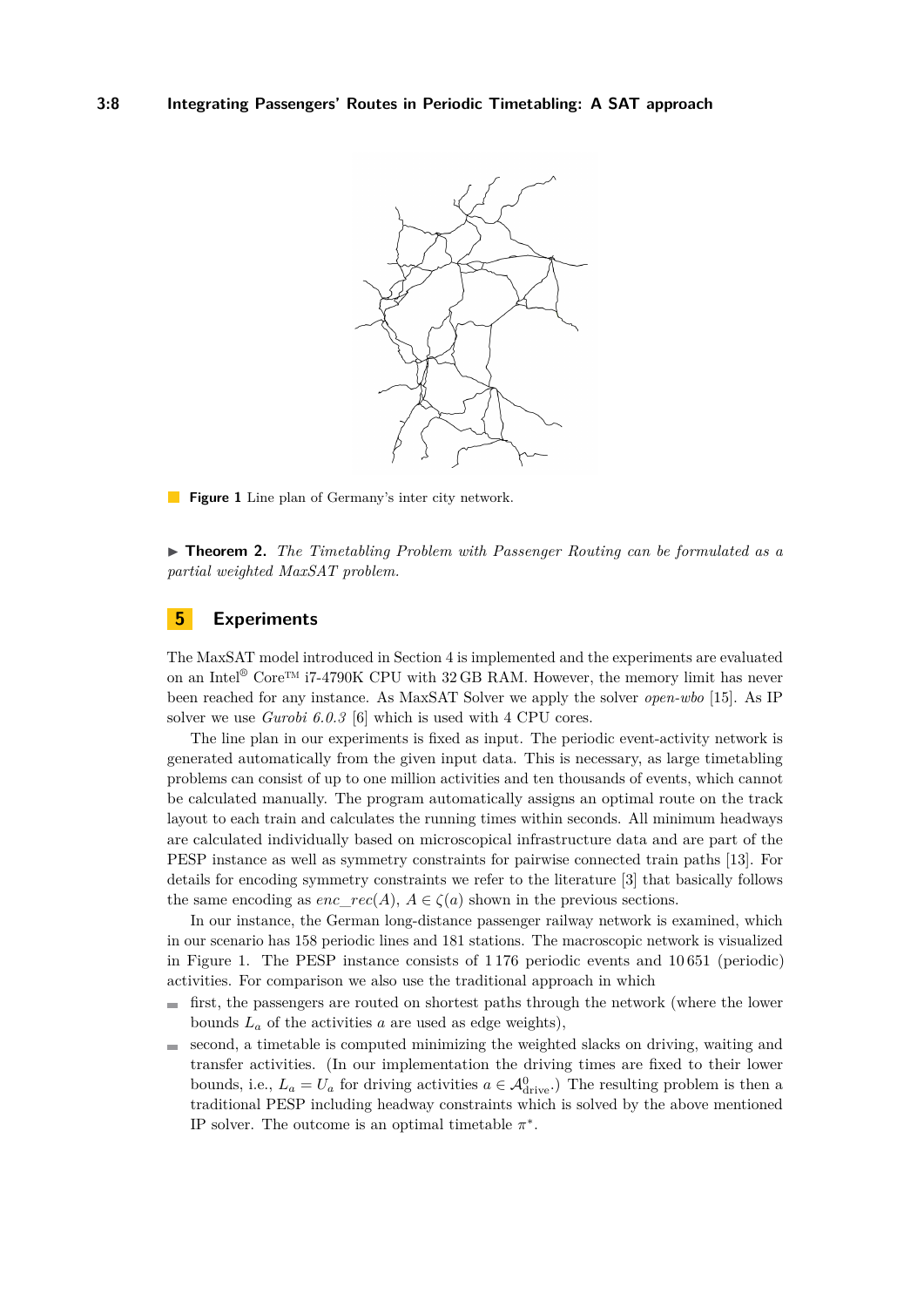<span id="page-8-0"></span>

**Figure 2** Graph of the computation for instance  $ic<sub>1</sub>$  of the integrated approach.

Finally, for the evaluation of the optimal timetable  $\pi^*$  from the second step we proceed as follows: We use this timetable as given in the integrated formulation, i.e., we determine the best routes for the passengers with respect to this timetable and evaluate the sum of their traveling times.

For a fair comparison we use a single time slice such that  $T_{u,v} = 1$  for all regarded ODpairs (*u, v*).

In order to reduce the number of possible constraints we proceed as follows. For every OD-pair (*u, v*) we do the following: We search for the fastest path (again with respect to the lower bounds  $L_a$ ) between  $u$  and  $v$  and then only add the constraints for paths that deviate at most by a given detour factor. For the experiments, we choose a maximum detour factor of 1*.*2. This seems reasonable, especially in terms of long-distance train networks.

The computational times contain both the encoding times and the solver times. Nevertheless, in Figure [2](#page-8-0) and in Figure [3](#page-9-0) just the solver times are shown, since the encoding times for large networks are neglectable. Note that the solvers formulate the problem as minimization problem and show the sum of weighted violated clauses which is displayed in the graphs.

The number of OD-pairs in the first run  $(ic<sub>1</sub>)$  is 38, in order to experimentally validate the method. These are the most important OD-pairs in Germany. The value of the objective function [\(1\)](#page-3-0) in minutes of passenger traveling time is 1 219 which in this case (accidentally) equals the sum of weighted lower bounds, i.e., the theoretically best travel times for all given OD-pairs. Thus, no better timetable is possible. If we compare this to the traditional approach, which has an objective value of 1 279, we can conclude that the integrated approach results as expected in better results. Regarding only the travel times without the weights results in an improvement of 60 min from the traditional approach to the integrated one.

We also compared the computation times (encoding and optimization):

 $\blacksquare$  For the integrated model using the SAT formulation the computation time was 133 s.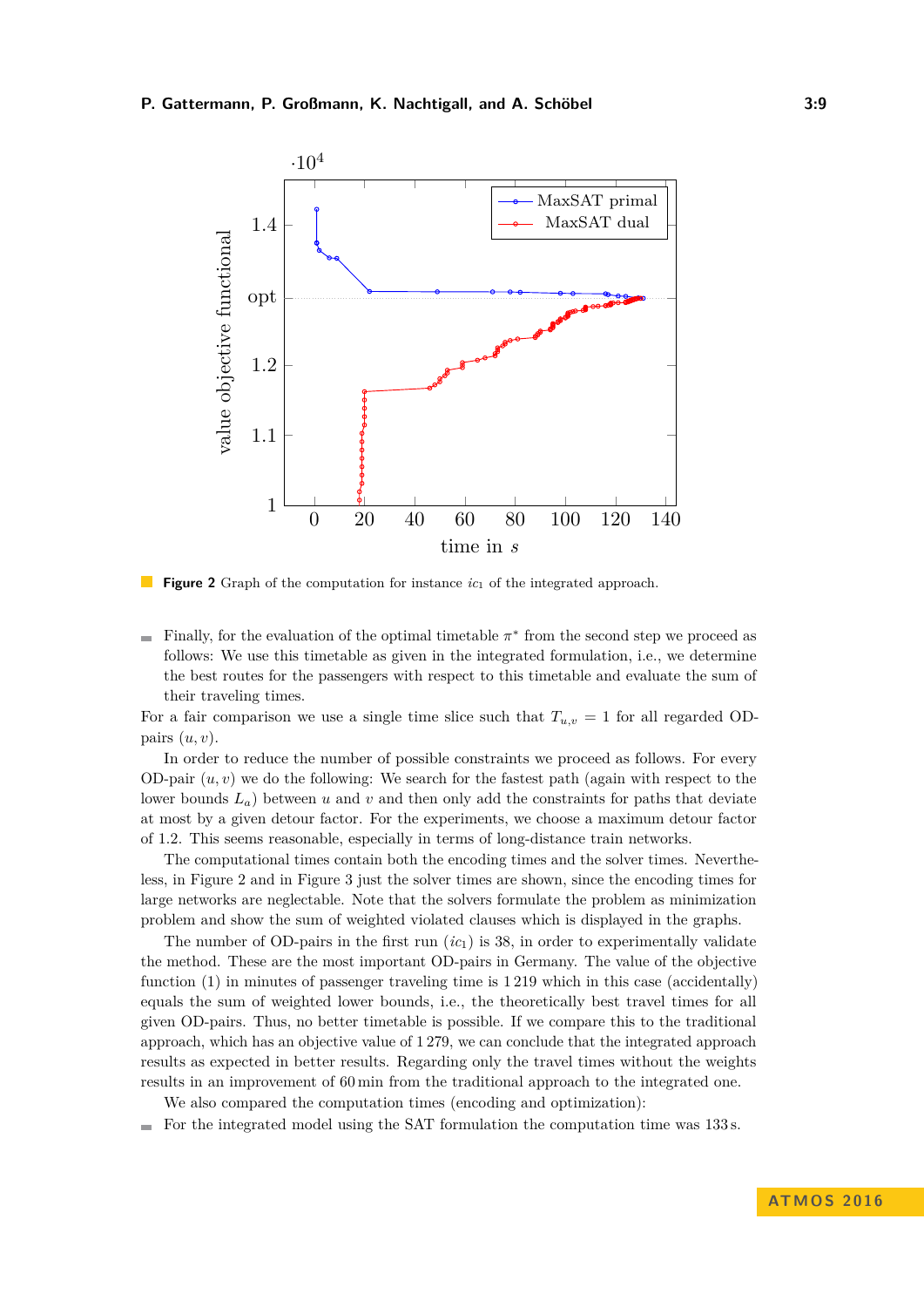<span id="page-9-0"></span>

**Figure 3** Graph of the computation for instance  $ic_2$  of the integrated approach.

<span id="page-9-1"></span>**Table 1** PESP instances and their results.

|          | OD-pairs | objective value slack |             | objective value traveling time |             |
|----------|----------|-----------------------|-------------|--------------------------------|-------------|
| instance |          | integrated            | traditional | integrated                     | traditional |
| $ic_1$   | 38       |                       | 60          | 1219                           | 1 2 7 9     |
| $ic_2$   | 192      | 141                   | 572         | 13515                          | 13946       |

For the traditional approach using an IP solver the computation time was  $3075 s$ . Hence, comparing the computational times for this instance, we get even better results with the integrated approach. This is probably due to the fact that SAT solvers perform better on PESP instances than integer programming solvers, see [\[5\]](#page-11-13). This promising result directly leads to the question whether more OD-pairs may be considered, which is investigated in the sequel.

In the second run (*ic*2) we had a total number of 192 OD-pairs, which are yet again the top most important OD-pairs in Germany. The computation times are 2 453 s and 620 s for the integrated and traditional method, respectively. Evaluating the objective functional's value [\(1\)](#page-3-0) and then computing the sum of traveling times for all OD-pairs yields 13 515 for the new and 13 946 for the traditional approach. The absolute lower bound, i. e., the sum of weighted minimum travel times for the OD-pairs is 13 374. As usual we hence evaluate the sum of slack times on all passengers' paths, i.e., the differences of absolute lower bound and the objective values. These are 141 for the integrated approach and 572 for the traditional approach. Cutting off the passenger weights and comparing the difference in travel time for both approaches conducts in an improvement of 301 min.

The results of the computations for both instances is provided in Table [1.](#page-9-1) Note that both instances were solved to optimality, so the duality gap is zero (and hence not listed). It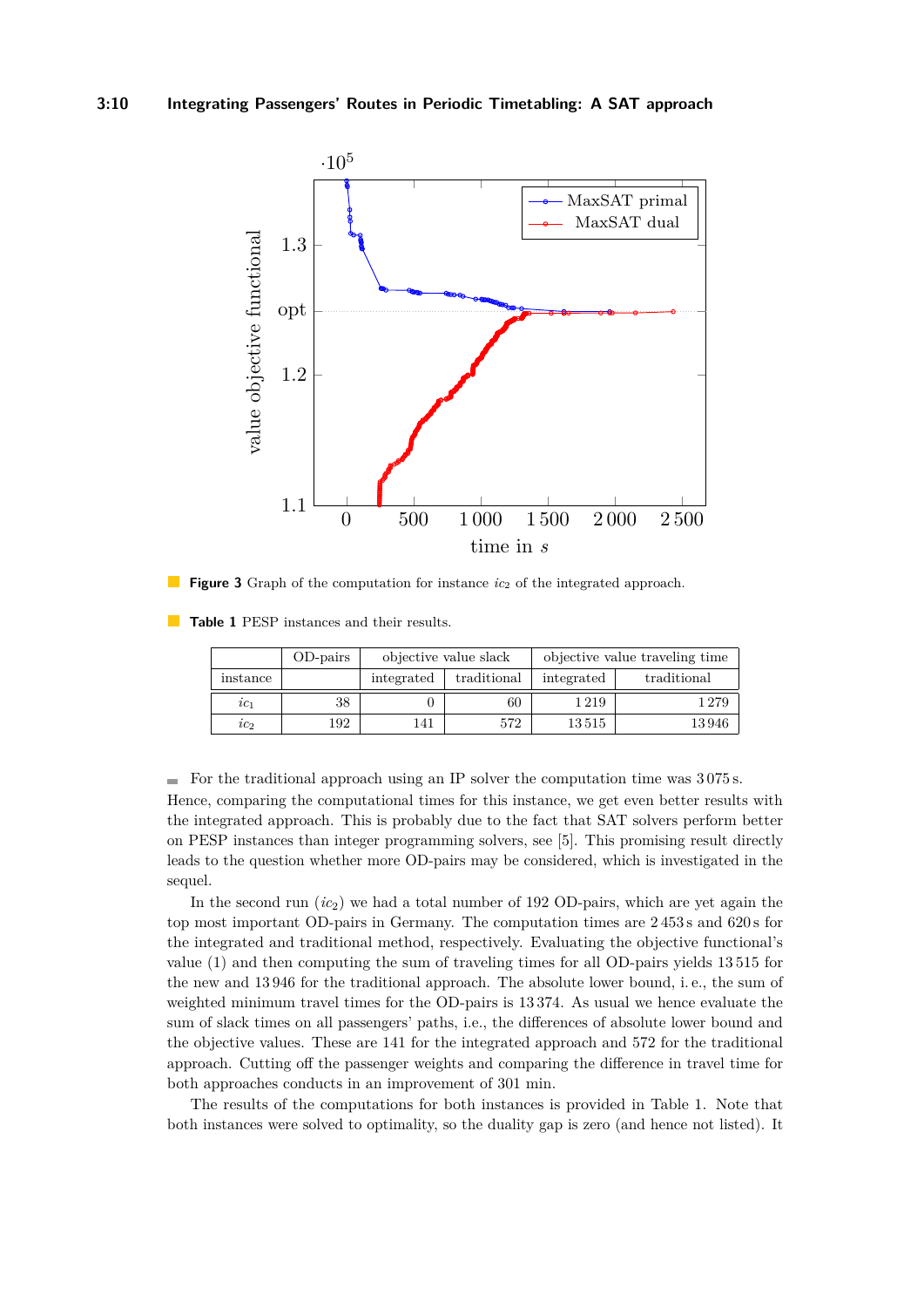can be concluded that at least for these first experiments the new approach leads always to better objective values compared to the traditional approach. Looking at the slack times the passengers may save, these reductions are rather large.

Nevertheless, the computational times for the traditional approach seem to vary depending on the instance. It should be mentioned that increasing the number of OD-pairs heavily increases the optimization times and hence, further methods or possible encoding improvements should be applied. Possible variable reduction methods are shortly discussed in Section [6.](#page-10-0)

# <span id="page-10-0"></span>**6 Conclusion**

In this paper, we provided an integer programming and a satisfiability formulation for the integrated problem of finding a periodic timetable and optimal passengers' paths simultaneously. We use time slices to distribute the passengers temporally.

The results on a restricted set of OD-pairs clearly show that the newly introduced, integrated method yields better objective values compared to the traditional approach. This is a promising position for regarding more OD-pairs. However, currently the computational times increase drastically with the number of OD-pairs such that no good objective value can be found in a reasonable time.

Nevertheless, the computational experiments have shown that there exists high potential for improvements. Firstly, we reduced the number of variables by reducing the possible path constraints with a detour factor. Secondly, by reducing the upper bounds of the transfer activities, the number of variables in the SAT formulation can be reduced as well.

Furthermore, we suggest the following possibilities for handling more OD-pairs: Currently, the lower and upper bounds of the constraints are coded in minutes which yields many binary variables in the resulting constraints in the SAT formulation. This leaves a lot of room for cutting off variables in two ways. On the one hand, we can reduce the search space – and not the solution space – by applying constraint propagation  $[16]$  and eliminating all variables that are no longer part of a constraint. This technique can even be applied for the possible routes with their possible detours. This results in better constraints' lower bounds for the path search which eventually results in fewer constraints per OD-pair [\[9\]](#page-11-18). On the other hand, from an engineering perspective we could also reduce the solution space by cutting off solutions that seem to be irrelevant in real-world scenarios. Therefore, we suggest a scaled variable encoding for the constraints to be optimized, which has a high granularity on the lower parts and a coarse-grained granularity on the higher parts of the constraints feasible areas. However, each variable's weight has to be adopted in the objective [\(1\)](#page-3-0). The reasoning is that flows that are already badly fulfilled, e. g. contain transfer times above 60 min, are for better primal bounds not important, since the resulting solutions will be avoided anyway.

In future work we will implement the integrated approach as IP model and compare the computation times of state-of-the-art IP solvers to the state-of-the-art MaxSAT solvers. Also the number and distribution of the time-slices are subject of further experiments.

Finally, the SAT formulation provided in this paper can be easily extended to also include planning the lines (for a survey on line planning, see [\[25\]](#page-12-6)), i.e., for modeling the problem of integrated line planning and timetabling. To this end, all potential lines from a given line pool have to be included in the formulation, and decision variables determine if a line is used (and should hence get a timetable) or not. We currently work on an implementation of this integrated formulation to make a step forward to integrated planning in public transportation.

All in all, it can be concluded that the introduced, integrated approach provides a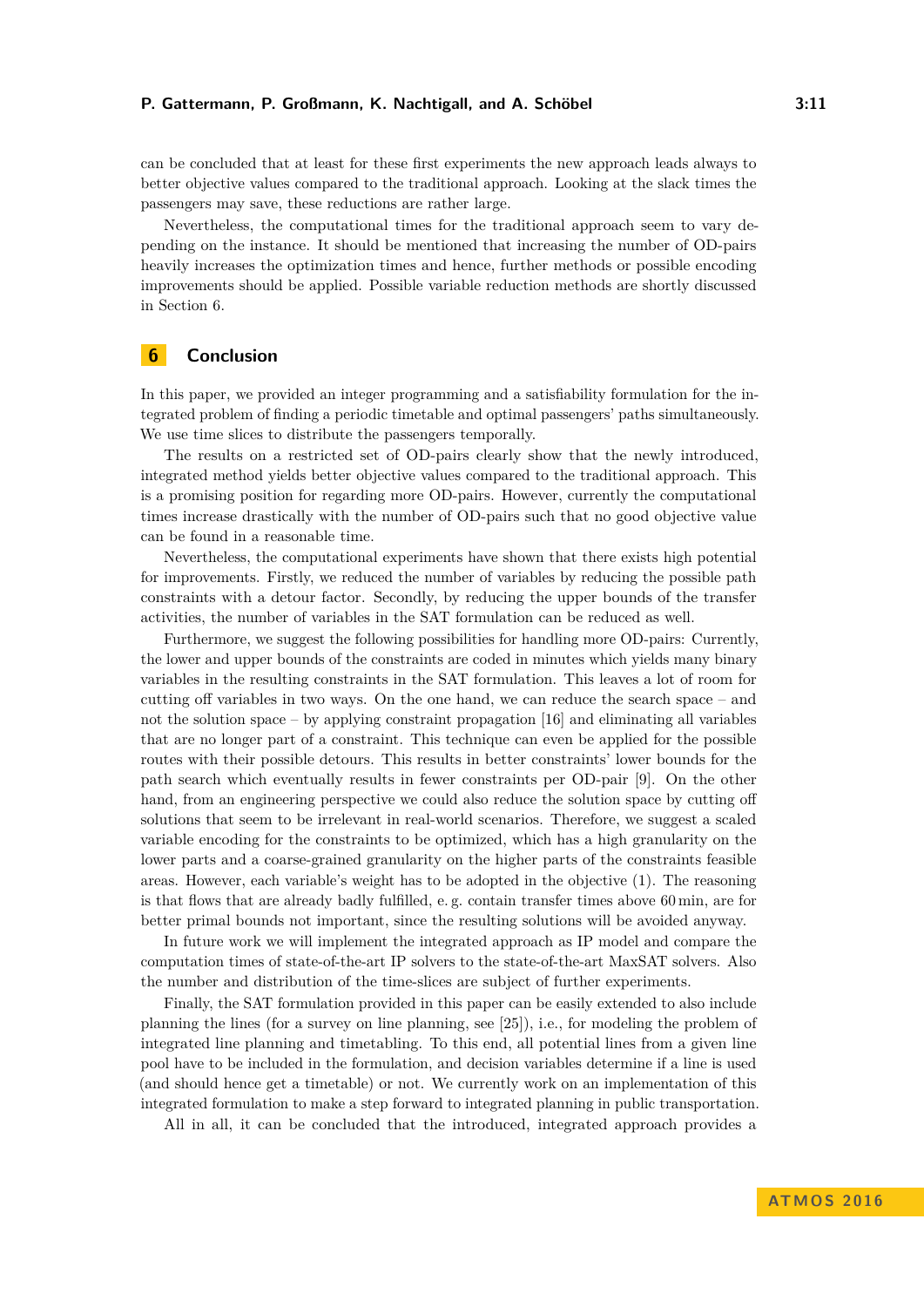# **3:12 Integrating Passengers' Routes in Periodic Timetabling: A SAT approach**

promising scientific outlook that could highly improve travel times for passengers in periodic public railway transport networks in real-world scenarios.

#### **References**

- <span id="page-11-12"></span>**1** R. Borndörfer, H. Hoppmann, and M. Karbstein. Timetabling and passenger routing in public transport. In *Proceedings of the 13th Conference on Advanced Systems in Public Transport (CASPT) 2015*, 2015.
- <span id="page-11-9"></span>**2** M. Goerigk and A. Schöbel. Improving the modulo simplex algorithm for large-scale periodic timetabling. *Computers and Operations Research*, 40(5):1363–1370, 2013.
- <span id="page-11-17"></span>**3** P. Großmann. Polynomial reduction from PESP to SAT. Technical Report 4, Technische Universität Dresden, Germany, October 2011.
- <span id="page-11-11"></span>**4** P. Großmann, J. Opitz, R. Weiß, and M. Kümmling. On resolving infeasible periodic event networks. In *Proceedings of the 13th Conference on Advanced Systems in Public Transport (CASPT) 2015*. Erasmus University, 2015.
- <span id="page-11-13"></span>**5** Peter Großmann, Steffen Hölldobler, Norbert Manthey, Karl Nachtigall, Jens Opitz, and Peter Steinke. Solving periodic event scheduling problems with SAT. In *Advanced Research in Applied Artificial Intelligence*, pages 166–175. Springer, 2012.
- <span id="page-11-15"></span>**6** Z. Gu, E. Rothberg, and R. Bixby. *Gurobi 6.0.3*. Gurobi Optimization, Inc., Houston, TX, May 2015.
- <span id="page-11-6"></span>**7** L.G. Kroon, D. Huisman, E. Abbink, P.-J. Fioole, M. Fischetti, G. Maroti, A. Shrijver, A. Steenbeek, and R. Ybema. The new Dutch timetable: The OR Revolution. *Interfaces*, 39:6–17, 2009.
- <span id="page-11-10"></span>**8** M. Kümmling, P. Großmann, K. Nachtigall, J. Opitz, and R. Weiß. A state-of-the-art realization of cyclic railway timetable computation. *Public Transport*, 7(3):281–293, 2015.
- <span id="page-11-18"></span>**9** M. Kümmling, J. Opitz, and P. Großmann. Combining cyclic timetable optimization and traffic assignment. In *20th Conference of the International Federation of Operational Research Societies (IFORS)*, Barcelona, Spain, presentation, 2014.
- <span id="page-11-3"></span>**10** C. Liebchen. Finding short integral cycle bases for cyclic timetabling. In *Proceedings of European Symposium on Algorithms (ESA) 2003*, pages 715–726, 2003.
- <span id="page-11-5"></span>**11** C. Liebchen. *Periodic Timetable Optimization in Public Transport*. dissertation.de – Verlag im Internet, Berlin, 2006.
- <span id="page-11-7"></span>**12** C. Liebchen. The first optimized railway timetable in practice. *Transportation Science*, 42(4):420–435, 2008.
- <span id="page-11-16"></span>**13** C. Liebchen and R. Möhring. The modeling power of the periodic event scheduling problem: railway timetables — and beyond. In *Algorithmic Methods for Railway Optimization*, number 4359 in Lecture Notes on Computer Science, pages 3–40. Springer, 2007.
- <span id="page-11-4"></span>**14** C. Liebchen and R. Rizzi. A greedy approach to compute a minimum cycle basis of a directed graph. *Information Processing Letters*, 94(3):107–112, 2005.
- <span id="page-11-14"></span>**15** R. Martins, V. Manquinho, and I. Lynce. Open-WBO: A Modular MaxSAT Solver. In Carsten Sinz and Uwe Egly, editors, *Theory and Applications of Satisfiability Testing – SAT 2014*, volume 8561 of *Lecture Notes in Computer Science*, pages 438–445. Springer International Publishing, 2014.
- <span id="page-11-0"></span>**16** K. Nachtigall. *Periodic Network Optimization and Fixed Interval Timetables*. PhD thesis, University of Hildesheim, 1998.
- <span id="page-11-8"></span>**17** K. Nachtigall and J. Opitz. Solving periodic timetable optimisation problems by modulo simplex calculations. In *Proc. ATMOS*, 2008.
- <span id="page-11-1"></span>**18** K. Nachtigall and S. Voget. A genetic approach to periodic railway synchronization. *Computers Ops. Res.*, 23(5):453–463, 1996.
- <span id="page-11-2"></span>**19** M. A. Odijk. A constraint generation algorithm for the construction of periodic railway timetables. *Transportation Research*, 30B:455–464, 1996.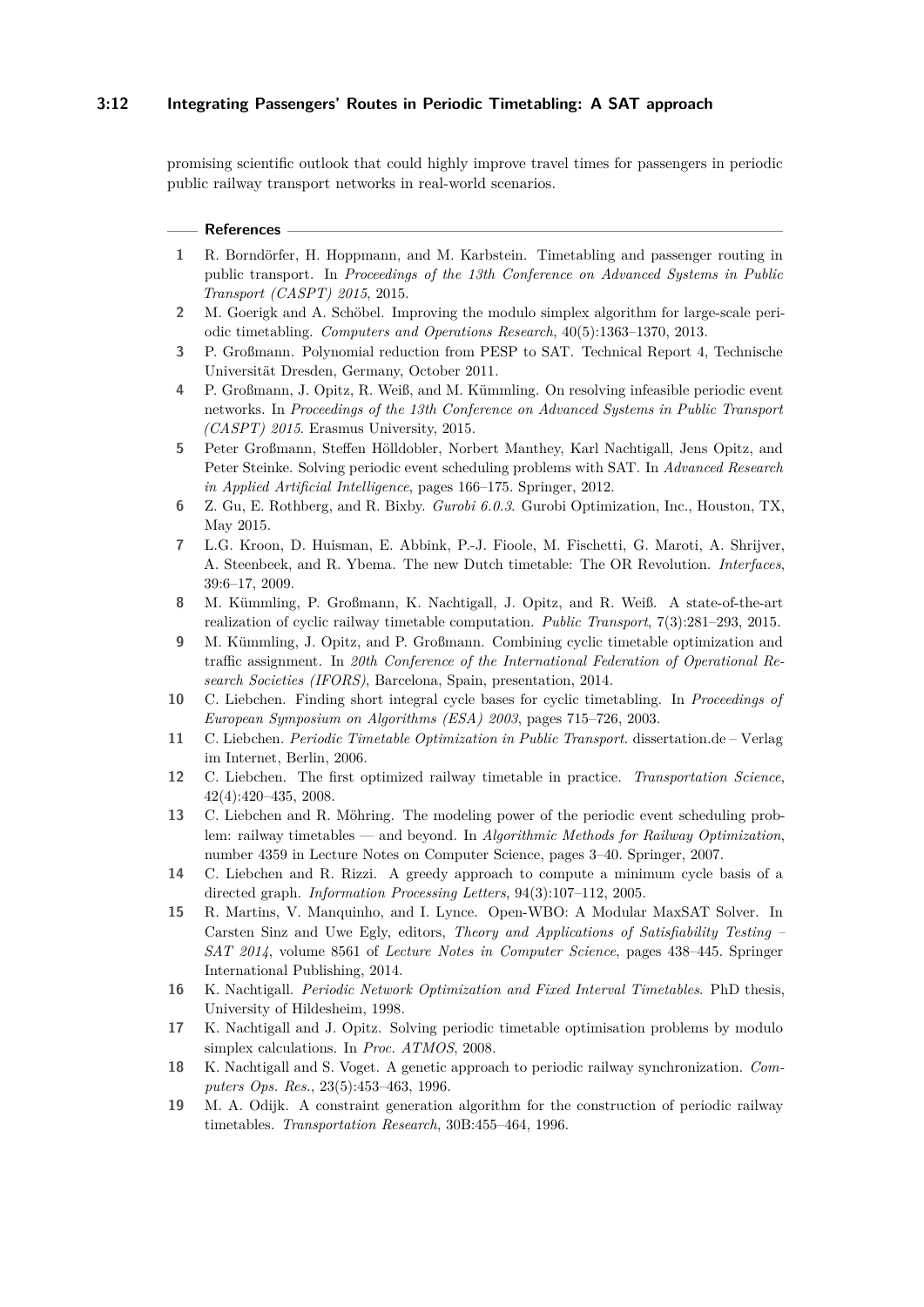- <span id="page-12-2"></span>**20** L. Peeters. *Cyclic Railway Timetabling Optimization*. PhD thesis, ERIM, Rotterdam School of Management, 2003.
- <span id="page-12-1"></span>**21** L. Peeters and L. Kroon. A cycle based optimization model for the cyclic railway timetabling problem. In S. Voß and J. Daduna, editors, *Computer-Aided Transit Scheduling*, volume 505 of *Lecture Notes in Economics and Mathematical systems*, pages 275–296. Springer, 2001.
- <span id="page-12-3"></span>**22** L. Peeters and L. Kroon. A variable trip time model for cyclic railway timetabling. *Transportation Science*, 37(2):198–212, 2003.
- <span id="page-12-5"></span>**23** M. Schmidt. *Integrating Routing Decisions in Public Transportation Problems*, volume 89 of *Optimization and Its Applications*. Springer, 2014.
- <span id="page-12-4"></span>**24** M. Schmidt and A. Schöbel. Timetabling with passenger routing. *OR Spectrum*, 37:75–97, 2015.
- <span id="page-12-6"></span>**25** A. Schöbel. Line planning in public transportation: models and methods. *OR Spectrum*, 34(3):491–510, 2012.
- <span id="page-12-0"></span>**26** P. Serafini and W. Ukovich. A mathematical model for periodic scheduling problems. *SIAM Journal on Discrete Mathematic*, 2:550–581, 1989.

### **A Objective function of the SAT formulation**

▶ **Theorem 2.** *The Timetabling Problem with Passenger Routing can be formulated as a partial weighted MaxSAT problem.*

**Proof.** We already showed that the feasibility of the Timetabling Problem with Passenger Routing can be modeled by SAT constraints. Thus it remains only to show that the objective can be expressed as set of clauses with positive weight.

At first we need auxiliary variables  $\tau_a^k \in \{0,1\}$  for all activities  $a = (i,j) \in \mathcal{A}^0, k \in$  $\{0, \ldots, U_a + 1\}$  which determine if  $\pi_j - \pi_i + z_aT \geq k$  holds. Here  $z_a \in \mathbb{Z}$  is the corresponding modulo parameter.

We need to make sure that  $\tau_a^k$  is consistent for all  $k \in \{1, \ldots, U_a\}$ , i.e., that it really models a  $\ge$ -constraint. We encode this similar to the encoding *enc* of the variables  $\pi_i$ :

$$
enc' : a \mapsto (\tau_a^0 \wedge \neg \tau_a^{U_a+1} \bigwedge_{k \in \{1, \dots, U_a+1\}} (\neg \tau_a^k \vee \tau_a^{k-1})).
$$

It remains to ensure that  $\tau_a^k$  is true if  $\pi_j - \pi_i + z_a \cdot T \geq k$ . For  $k \leq L_a$  we already know this due to the timetabling constraints. Therefore, we consider the following:

$$
(\pi_j - \pi_i + z_a \cdot T \ge k) \Rightarrow \tau_a^k
$$
  
\n
$$
\iff \neg(\pi_j - \pi_i + z_a \cdot T \ge k) \lor \tau_a^k
$$
  
\n
$$
\iff \underbrace{\pi_j - \pi_i + z_a \cdot T \in [L_a, k-1]}_{F_2} \lor \tau_a^k
$$
  
\nfor all  $a \in \mathcal{A}^0, k \in \{L_a + 1, ..., U_a\}.$ 

As  $F_2$  can be encoded in the same way as any other timetabling constraint, we again get conjunction of clauses here.

Now we can express the length of an activity as the sum of  $\tau_a^k$  variables.

$$
\pi_j - \pi_i + z_a \cdot T = \sum_{k=1}^{U_a} \tau_a^k
$$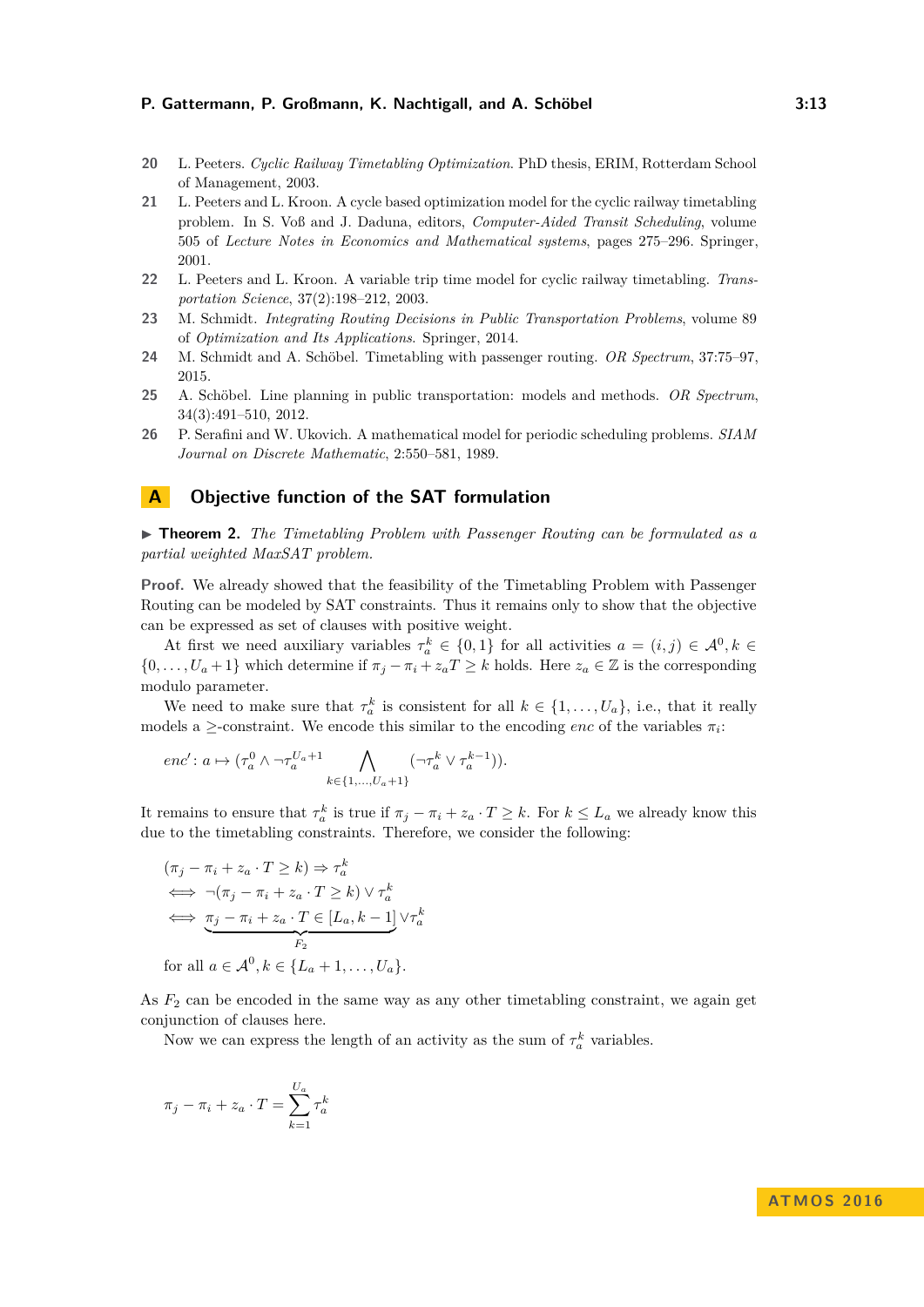# **3:14 Integrating Passengers' Routes in Periodic Timetabling: A SAT approach**

Now we can formulate the objective function using only binary variables:

$$
\begin{split} \max & \sum_{u,v \in V} \sum_{t=1}^{T_{u,v}} C_{u,v}^{t} \cdot (D_{u,v} \cdot x_{u,v}^{t} - \sum_{a \in \mathcal{A}^{0}} z_{a}^{u,v,t} \cdot (\sum_{k=1}^{U_{a}} \tau_{a}^{k}) \\ &- \sum_{a = ((u,v,t,t',\text{source}),\bullet) \in \mathcal{A}^{0}_{\text{time}}} P_{u,v}^{t,t'} \cdot z_{a}^{u,v,t}) \\ \Longleftrightarrow & \max \sum_{u,v \in V} \sum_{t=1}^{T_{u,v}} C_{u,v}^{t} \cdot (D_{u,v} \cdot x_{u,v}^{t} + \sum_{a \in \mathcal{A}^{0}} (-z_{a}^{u,v,t} \cdot U_{a} + z_{a}^{u,v,t} \cdot \sum_{k=1}^{U_{a}} \neg \tau_{a}^{k}) \\ &- \sum_{u,v \in V} \sum_{t=1}^{T_{u,v}} C_{u,v}^{t} \cdot (D_{u,v} \cdot x_{u,v}^{t} - \sum_{a \in \mathcal{A}^{0}} P_{u,v}^{t,t'} \cdot \neg z_{a}^{u,v,t}) \\ &+ \sum_{u,v \in V} \sum_{t=1}^{T_{u,v}} C_{u,v}^{t} \cdot D_{u,v} \cdot x_{u,v}^{t} \\ &+ \sum_{u,v \in V} \sum_{t=1}^{T_{u,v}} C_{u,v}^{t} \cdot U_{a} \cdot z_{a}^{u,v,t} \\ &+ \sum_{u,v \in V} \sum_{t=1}^{T_{u,v}} \sum_{a \in \mathcal{A}^{0}} C_{u,v}^{t} \cdot v_{a}^{u,v,t} \cdot \neg \tau_{a}^{k} \\ &+ \sum_{u,v \in V} \sum_{t=1}^{T_{u,v}} \sum_{a \in \mathcal{A}^{0}} C_{u,v}^{t} \cdot x_{a}^{u,v,t} \cdot \neg \tau_{a}^{k} \\ &+ \sum_{u,v \in V} \sum_{t=1}^{T_{u,v}} \sum_{a \in \mathcal{A}^{0}} C_{u,v}^{t} \cdot x_{u,v}^{u,v,t} \cdot \neg z_{a}^{u,v,t} \\ &+ \sum_{u,v \in V} \sum_{t=1}^{T_{u,v}} C_{u,v}^{t} \cdot D_{u,v} \cdot x_{u,v}^{t} \\ &+ \sum_{u,v \in V} \sum_{t=1}^{T_{u,v
$$